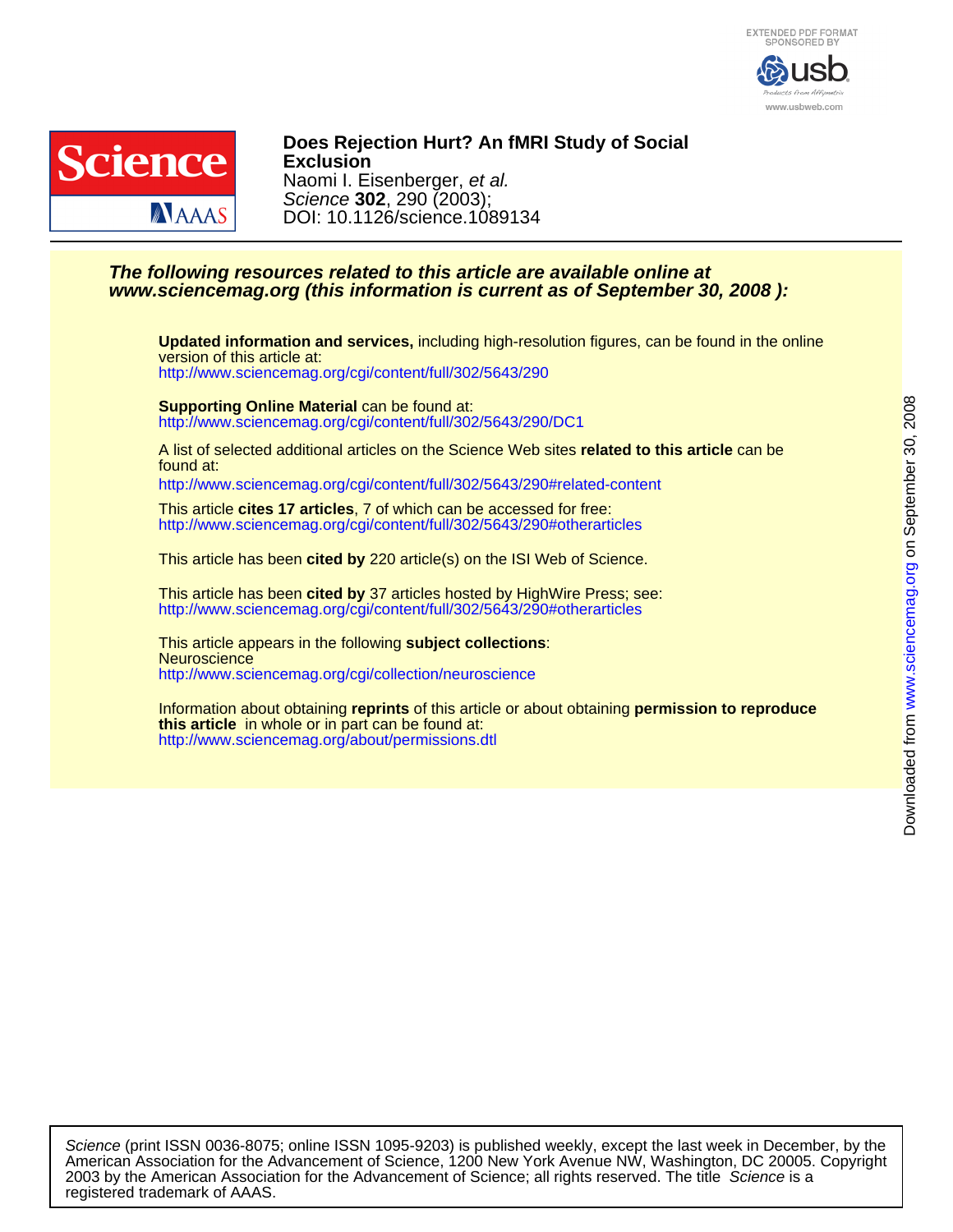# R EPORTS

*subtilis* (fig. S2). The RLP of *B. subtilis* includes both those amino acid residues of RuBisCO that are responsible for binding the phosphate on C1 of RuBP and those required for activation by  $CO<sub>2</sub>$ . However, the residues of RuBisCO that are responsible for binding the other phosphate group of RuBP and the residues of loop 6, which are essential for RuBisCO activity (*2*, *3*), are replaced by different amino acids in RLP (Fig. 1B). The reaction catalyzed by RuBisCO consists of three sequential, partial reactions: enolization, carboxylation or oxygenation, and hydrolysis (*2*, *3*, *26*). Deletion of loop 6 from RuBisCO prevents it from catalyzing the carboxylation/oxygenation reactions (*27*). However, it retains the ability to catalyze the enolization reaction (*27*). This observation supports the hypothesis that the RLP-catalyzed enolization of DK-MTP-1-P does not require the amino acid residues that bind the phosphate group on C5 of RuBP and the loop 6. Moreover, the structure of DK-MTP-1-P is very similar to that of RuBP. In photosynthetic RuBisCO, these additional structures may hinder the DK-MTP-1-P enolase reaction, and they may also explain the slow growth of  $ykrW^{-}/rbcL^{+}$  cells (Fig. 4C). In this context, our results with the RLP of *B. subtilis* suggest that RLPs of other bacteria may also catalyze a reaction similar to one of the partial reactions of RuBisCO in a bacterial metabolic pathway.

Our analysis shows that RLP of *B. subtilis* functions as a DK-MTP-1-P enolase, which has no RuBP-carboxylation activity, in the methionine salvage pathway. Moreover, this function of RLP is conserved in the RuBisCO from a photosynthetic bacterium. In a standard phylogenetic tree of the large subunits of RuBisCO, the RLP from *B. subtilis* is not included on any branches that include RuBisCO or on branches that include other RLPs with RuBP-carboxylation activity (Fig. 1A). The codon usage and the  $G + C$  content of the gene for RLP are typical of the organism. The literature (*28*) suggests that genes such as the gene for RLP were probably not derived by lateral transfer of a gene for a RuBP-carboxylating enzyme from another unrelated organism, for example, in this case, an archaeon or photosynthetic bacterium. Thus, it is possible that the gene for RLP, which in *B. subtilis* is part of the methionine salvage pathway, and the gene for photosynthetic RuBisCO originated from a common ancestral gene (supporting online text). However, bacteria and Archaea that have RLPs first appeared on Earth (*29*) long before the Calvin cycle developed in photosynthetic bacteria (*30*), thus we suggest that RLPs may be the ancestral enzymes of photosynthetic RuBisCO.

#### **References and Notes**

- 1. R. J. Ellis, *Trend. Biochem. Sci.* **4**, 241 (1979).
- 2. T. J. Andrews, G. H. Lorimer, in *Biochemistry of Plants*, vol. 10, M. D. Hatch, N. K. Boardman, Eds. (Academic Press, New York, 1987), pp. 131–218.
- 3. H. Roy, T. J. Andrews, in *Photosynthesis*, vol. 9, R. C. Leegood, T. D. Sharkey, S. von Caemmerer, Eds. (Kluwer, Dordrecht, Netherlands, 2000), pp. 53– 83.
- 4. G. M. Watson, F. R. Tabita, *FEMS Microbiol. Lett*. **146**, 13 (1997).
- 5. G. M. Watson, J. Yu, F. R. Tabita, *J. Bacteriol*. **181**, 1569 (1999).
- 6. S. Ezaki, N. Maeda, T. Kishimoto, H. Atomi, T. Imanaka, *J. Biol. Chem*. **274**, 5078 (1999). 7. F. Kunst *et al*., *Nature* **390**, 249 (1997).
- 8. T. E. Hanson, F. R. Tabita, *Proc. Natl. Acad. Sci. U.S.A.* **98**, 4397 (2001).
- 9. J. A. Eisen *et al*., *Proc. Natl. Acad. Sci*. *U.S.A*. **99**, 9509 (2002).
- 10. H. P. Klenk *et al*., *Nature* **390**, 364 (1997).
- 11. J. F. Grundy, M. T. Henkin, in Bacillus subtilis *and Its Closest Relatives: from Genes to Cells*, A. L. Sonenshein *et al*., Eds. (ASM Press, Washington, DC, 2002), pp. 245–254.
- 12. B. A. Murphy, F. J. Grundy, T. M. Henkin, *J. Bacteriol*. **184**, 2314 (2002).
- 13. A. Sekowska, A. Danchin, *BMC Microbiol***. 2**, 8 (2002). 14. E. S. Furfine, R. H. Abeles, *J. Biol. Chem.* **263**, 9598 (1988).
- 15. R. W. Myers, J. W. Wray, S. Fish, R. H. Abeles, *J. Biol. Chem*. **268**, 24785 (1993).
- 16. J. W. Wray, R. H. Abeles, *J. Biol. Chem.* **270**, 3147 (1995).
- 17. Y. Dai, T. C. Pochapsky, R. H. Abeles, *Biochemistry* **40**, 6379 (2001).
- 18. J. Heilbronn, J. Wilson, B. J. Berger, *J. Bacteriol.* **181**, 1739 (1999).
- 19. Materials and Methods are available as supporting material on *Science* Online.
- 20. A. Sekowska, L. Mulard, S. Krogh, J. K. Tse, A. Danchin, *BMC Microbiol*. **1**, 15 (2001).
- 21. G. Avigad, *Methods Enzymol*. **41**, 27 (1975).
- 22. N. C. Kyrpides, C. R. Woese, *Proc. Natl. Acad. Sci. U.S.A*. **95**, 224 (1998).
- 23. Y. R. Chen, F. C. Hartman, *J. Biol. Chem*. **270**, 11741 (1995).
- 24. H. Ashida *et al*., unpublished observations.
- 25. V. Vagner, E. Dervyn, S. D. Ehrlich, *Microbiology* **144**, 3097 (1998).
- 26. W. W. Cleland, T. J. Andrews, S. Gutteridge, F.C. Hartman, G. H. Lorimer, *Chem. Rev.* **98**, 549 (1998). 27. E. M. Larson, F. W. Larimer, F. C. Hartman, *Biochem-*
- *istry* **34**, 4531 (1995). 28. I. Moszer, E. P. Rogha, A. Danchin, *Curr. Opin. Micro-*
- *biol*. **2**, 524 (1999). 29. C. R. Woese, O. Kandler, M. L. Wheelis, *Proc. Natl.*
- *Acad. Sci. U.S.A.* **87**, 4576 (1990).
- 30. H. Hartman, *Origins Life Evol. Biosphere* **28**, 515 (1998).
- 31. We thank W. L. Ogren and A. R. Portis Jr., for reviewing the manuscript. We also thank M. Inui, RITE, for providing the plasmid pRR2119, and J. Tsukamoto for assistance with mass analysis. This study was supported by a Grant-in-Aid for Scientific Research (no. 10460043) from the Ministry of Education, Science, Sports and Culture of Japan, and by the "Research for the Future" programs ( JSPS-RFTF97R16001 and JSPS-00L01604) of the Japan Society for the Promotion of Science.

#### **Supporting Online Material**

www.sciencemag.org/cgi/content/full/302/5643/286/ DC<sub>1</sub>

Materials and Methods SOM Text Figs. S1 and S2 References

19 May 2003; accepted 26 August 2003

# **Does Rejection Hurt? An fMRI Study of Social Exclusion**

Naomi I. Eisenberger,<sup>1\*</sup> Matthew D. Lieberman,<sup>1</sup> Kipling D. Williams<sup>2</sup>

A neuroimaging study examined the neural correlates of social exclusion and tested the hypothesis that the brain bases of social pain are similar to those of physical pain. Participants were scanned while playing a virtual balltossing game in which they were ultimately excluded. Paralleling results from physical pain studies, the anterior cingulate cortex (ACC) was more active during exclusion than during inclusion and correlated positively with self-reported distress. Right ventral prefrontal cortex (RVPFC) was active during exclusion and correlated negatively with self-reported distress. ACC changes mediated the RVPFC-distress correlation, suggesting that RVPFC regulates the distress of social exclusion by disrupting ACC activity.

It is a basic feature of human experience to feel soothed in the presence of close others and to feel distressed when left behind. Many languages reflect this experience in the assignment of physical pain words ("hurt feelings") to describe experiences of social separation (*1*). However, the notion that the pain associated with losing someone is similar to the pain experienced upon physical injury seems more metaphorical than real. Nonetheless, evidence suggests that some of the same neural machinery recruited in the experience of physical pain may also be involved in the experience of pain associated with social separation or

<sup>1</sup> Department of Psychology, Franz Hall, University of California, Los Angeles, Los Angeles, CA 90095–1563, USA. <sup>2</sup> Department of Psychology, Macquarie University, Sydney NSW 2109, Australia.

<sup>\*</sup>To whom correspondence should be addressed. Email: neisenbe@ucla.edu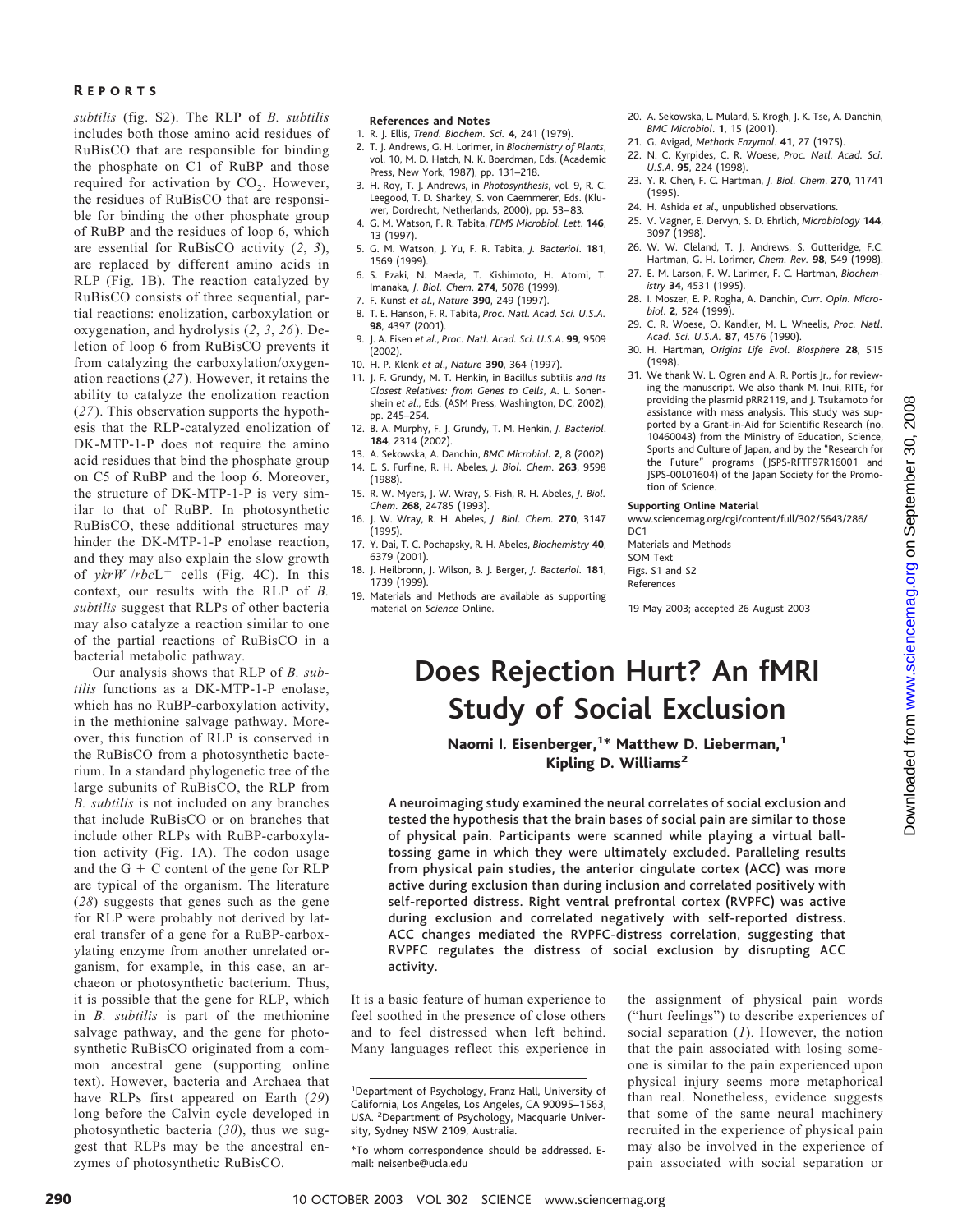### rejection (*2*). Because of the adaptive value of mammalian social bonds, the social attachment system, which keeps young near caregivers, may have piggybacked onto the physical pain system to promote survival (*3*). We conducted a functional magnetic resonance imaging (fMRI) study of social exclusion to determine whether the regions activated by social pain are similar to those found in studies of physical pain.

The anterior cingulate cortex (ACC) is believed to act as a neural "alarm system" or conflict monitor, detecting when an automatic response is inappropriate or in conflict with current goals (*4*–*6*). Not surprisingly, pain, the most primitive signal that "something is wrong," activates the ACC (*7*, *8*). More specifically, dorsal ACC activity is primarily associated with the affectively distressing rather than the sensory component of pain (*7*–*9*).

Because of the importance of social bonds for the survival of most mammalian species, the social attachment system may have adopted the neural computations of the ACC, involved in pain and conflict detection processes, to promote the goal of social connectedness. Ablating the cingulate in hamster mothers disrupts maternal behavior aimed at keeping pups near (*10*), and ablating the cingulate in squirrel monkeys eliminates the spontaneous production of the separation cry, emitted to reestablish contact with the social group (*11*). In human mothers, the ACC is activated by the sound of infant cries (*12*). However, to date, no studies have examined whether the ACC is also activated upon social separation or social rejection in human subjects.

Right ventral prefrontal cortex (RVPFC) has been implicated in the regulation or inhibition of pain distress and negative affect (*13*–*16*). The primate homolog of VPFC has efferent connections to the region of the ACC associated with pain distress (*17*, *18*), suggesting that RVPFC may partially regulate the ACC. Additionally, electrical stimulation of VPFC in rats diminishes pain behavior in response to painful stimulation (*19*). More recently in humans, heightened RVPFC activation has been associated with improvement of pain symptoms in a placebo-pain study (*16*).

Given that even the mildest forms of social exclusion can generate social pain (*20*), we investigated the neural response during two types of social exclusion: (i) explicit social exclusion (ESE), in which individuals were prevented from participating in a social activity by other players engaged in the social activity, and (ii) implicit social exclusion (ISE), in which participants, because of extenuating circumstances, were not able to join in a social activity with other players.

fMRI scans were acquired while participants played a virtual ball-tossing game ("CyberBall") with what they believed to be two other players, also in fMRI scanners, during which the players eventually excluded the participant (*21*). In reality, there were no other players; participants were playing with a preset computer program and were given a cover story to ensure that they believed the other players were real (*22*).

In the first scan (ISE), the participant watched the other "players" play Cyber-Ball. Participants were told that, because of technical difficulties, the link to the other two scanners could not yet be made and thus, at first, they would be able to watch but not play with the other two players. This cover story was intended to allow participants to view a scene visually identical to ESE without participants believing they were being excluded. In the second scan (inclusion), participants played with the other two players. In the final scan (ESE), participants received seven throws and were then excluded when the two players stopped throwing participants the ball for the remainder of the scan (-45 throws). Afterward, participants filled out questionnaires assessing how excluded they felt and their level of social distress during the ESE scan (*22*).

Behavioral results indicated that participants felt ignored and excluded during ESE  $(t = 5.33, P < 0.05)$ . As predicted, group analysis of the fMRI data indicated that dorsal ACC (Fig. 1A)  $(x = -8, y = 20,$  $z = 40$ ) was more active during ESE than during inclusion ( $t = 3.36$ ,  $r = 0.71$ ,  $P \le$ 0.005) (*23*, *24*). Self-reported distress was positively correlated with ACC activity in this contrast (Fig. 2A)  $(x = -6, y = 8, z =$ 45,  $r = 0.88$ ,  $P < 0.005$ ;  $x = -4$ ,  $y = 31$ ,  $z = 41$ ,  $r = 0.75$ ,  $P < 0.005$ ), suggesting that dorsal ACC activation during ESE was associated with emotional distress paralleling previous studies of physical pain (*7*, *8*). The anterior insula  $(x = 42, y = 16, z = 1)$ was also active in this comparison  $(t =$ 4.07,  $r = 0.78$ ,  $P < 0.005$ ); however, it was not associated with self-reported distress.

Two regions of RVPFC were more active during ESE than during inclusion (Fig.

# R EPORTS

1B)  $(x = 42, y = 27, z = -11, t = 4.26, r =$  $0.79, P < 0.005$ ;  $x = 37, y = 50, z = 1, t =$ 4.96,  $r = 0.83$ ,  $P < 0.005$ ). Self-reported distress was negatively correlated with RVPFC activity during ESE, relative to inclusion (Fig. 2B)  $(x = 30, y = 34, z = -3,$  $r = -0.68$ ,  $P < 0.005$ ). Additionally, RVPFC activation  $(x = 34, y = 36, z = -3)$ was negatively correlated with ACC activity  $(x = -6, y = 8, z = 45)$  during ESE, relative to inclusion ( $r = -0.81, P \le 0.005$ ) (Fig. 2C), suggesting that RVPFC may play a self-regulatory role in mitigating the distressing effects of social exclusion.

ACC activity  $(x = -6, y = 8, z = 45)$ mediated the direct path from RVPFC  $(x =$ 34,  $y = 36$ ,  $z = -3$ ) to distress (Sobel test,  $Z = 3.16$ ,  $P < 0.005$ ). After controlling for ACC activity, the remaining path from RVPFC to distress was no longer significant ( $\beta = -0.17, P > 0.5$ ). This mediational model is nearly identical to the results from previous research on the self-regulation of physical pain (*16*).

ISE, relative to inclusion, also produced significant activation of ACC ( $x = -6$ ,  $y =$  $21, z = 41$ ;  $(z = 41, t = 4.34, I = 0.78, P <$ 0.005). To preserve the cover story, selfreported distress was not assessed after this condition, and thus we could not assess the relation between ACC activity during ISE and perceived distress. However, no RVPFC activity was found in this comparison, even at a  $P = 0.05$  significance level, suggesting that the ACC registered this ISE but did not generate a self-regulatory response.

In summary, a pattern of activations very similar to those found in studies of physical pain emerged during social exclusion, providing evidence that the experience and regulation of social and physical pain share a common neuroanatomical basis. Activity in dorsal ACC, previously linked to the experience of pain distress, was associated with increased distress after social exclusion. Furthermore, activity in RVPFC, previously linked to the regulation of pain distress, was associated with diminished distress after social exclusion.

The neural correlates of social pain were also activated by the mere visual appear-



**Fig. 1.** (**A**) Increased activity in anterior cingulate cortex (ACC) during exclusion relative to inclusion. (**B**) Increased activity in right ventral prefrontal cortex (RVPFC) during exclusion relative to inclusion.